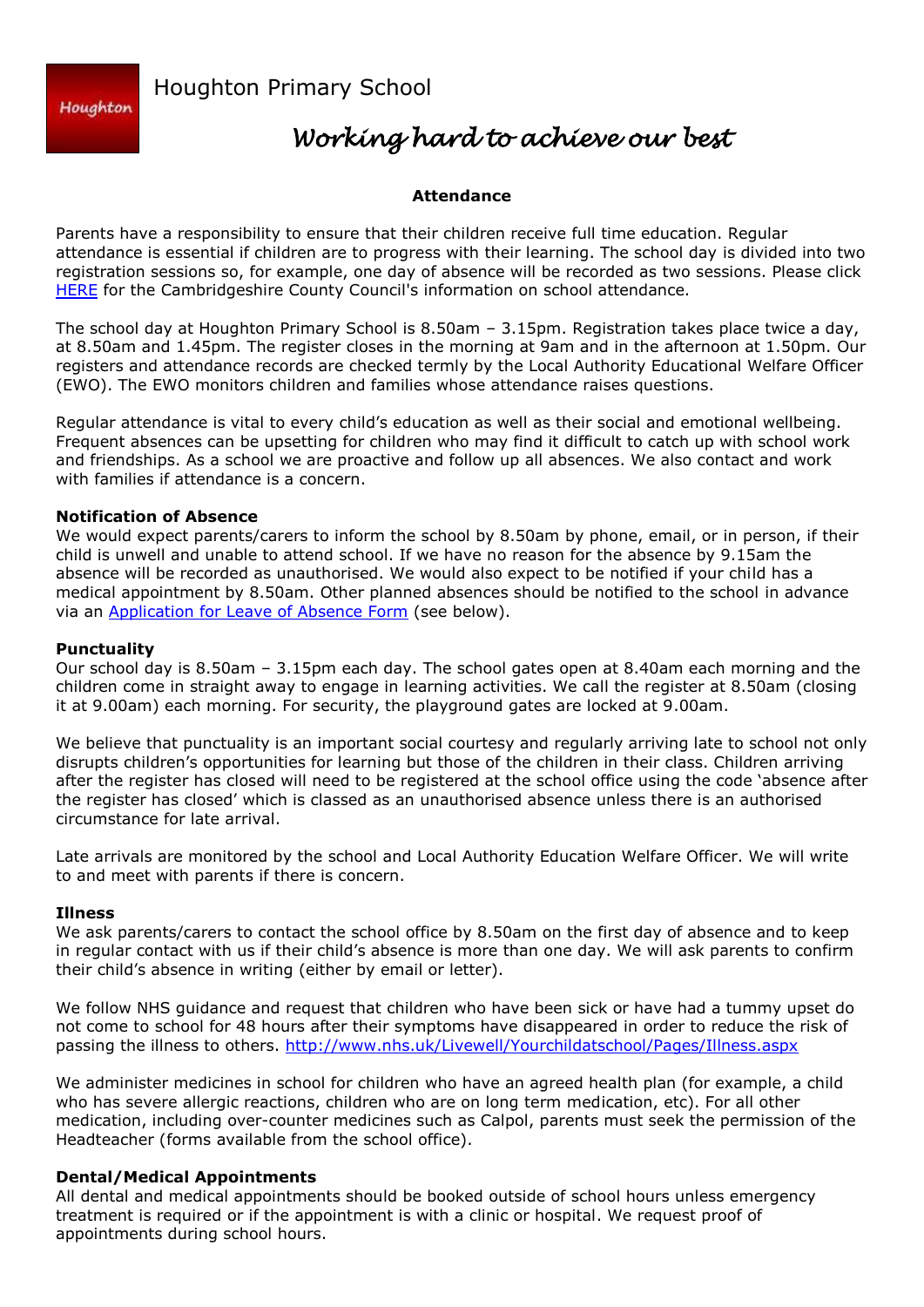#### **Leave of Absence**

The school implements Cambridgeshire County Council's policy on Leave of Absence. The 2013 School Attendance Penalty Notice amendment means that Head teachers may not grant any leave of absence during term time unless there are exceptional circumstances. This is to improve levels of school attendance across the County. Authorised absences include sickness, medical appointments and other approved activities. At Houghton Primary School we fully adhere to County Policy, which means that requests for leave of absence will only be approved in very exceptional circumstances. *We expect attendance to be 100%, unless there are exceptional or unavoidable reasons for absence, which would then be authorised.*

There are 190 statutory school days in one year and 175 days (weekends and school holidays) available to use for holiday. The fact that a holiday is cheaper in term time will not be considered to be an 'exceptional circumstance', nor will parents' working circumstances. No absences will be granted or authorised during SATs or other statutory assessment periods.

All requests should be made in writing to the headteacher using a [Request for Leave form](http://houghton.cambs.sch.uk/images/Term_Dates/HPS_Request_for_leave_of_absence_form.pdf) and will be considered on an individual basis but the most important factor is the effect an absence would have on a child's education. If leave is granted, the headteacher will specify how many days leave is being authorised.

If the headteacher does not agree to an absence in term time any absence during the period requested will be recorded as unauthorised and the family will be at risk of a Penalty Notice being issued. The Local Authority will issue requests for penalty notices for single event absences which have not been authorised if they are not considered exceptional or unavoidable. This means that absence due to holiday taken during term time will be subject to penalty notices even if it is the first time that a holiday has been taken.

If the headteacher believes that a leave has been taken without any formal request to school they reserve the right to challenge this by writing to parents and allowing 7 days for them to prove otherwise. Should parents not response this will be recorded as unauthorised leave of absence.

If absence is unauthorised, a referral may be made to the Local Authority Education Welfare Officer (EWO) who may issue each parent with a Penalty Notice (fine) ranging from £60 to £120 for each parent for each child and could ultimately lead to prosecution resulting in a fine of £2,500 and a 3 month custodial sentence. For more information on Penalty Notices please see [Cambridgeshire County](https://www.cambridgeshire.gov.uk/residents/children-and-families/schools-&-learning/education-your-rights-and-responsibilities/non-attendance-and-the-law/)  [Council's website](https://www.cambridgeshire.gov.uk/residents/children-and-families/schools-&-learning/education-your-rights-and-responsibilities/non-attendance-and-the-law/)

#### **Monitoring Attendance**

The school monitors the attendance of all pupils. Monitoring includes lateness, absences on the same days of the week (e.g. Mondays, Fridays), the attendance of siblings and the number of sessions being missed.

With every lesson counting towards children's learning and progress, absence can soon build up:

| <b>Attendance during</b><br>one school year | <b>Number of</b><br>sessions<br>(half days) | <b>Number of days</b><br>absent | <b>Weeks absent</b> | <b>Number of</b><br>lessons missed<br>(equivalent of 5<br>per day) |
|---------------------------------------------|---------------------------------------------|---------------------------------|---------------------|--------------------------------------------------------------------|
| 95%                                         | 18                                          |                                 |                     | 45                                                                 |
| 90%                                         | 38                                          | 19                              |                     | 95                                                                 |
| 85%                                         | 58                                          | 29                              | 6                   | 145                                                                |
| 80%                                         | 76                                          | 38                              | 8                   | 190                                                                |
| 75%                                         | 96                                          | 48                              | 10                  | 240                                                                |
| 70%                                         | 114                                         | 57                              | 11.5                | 285                                                                |
| 60%                                         | 134                                         | 67                              | 13.5                | 335                                                                |